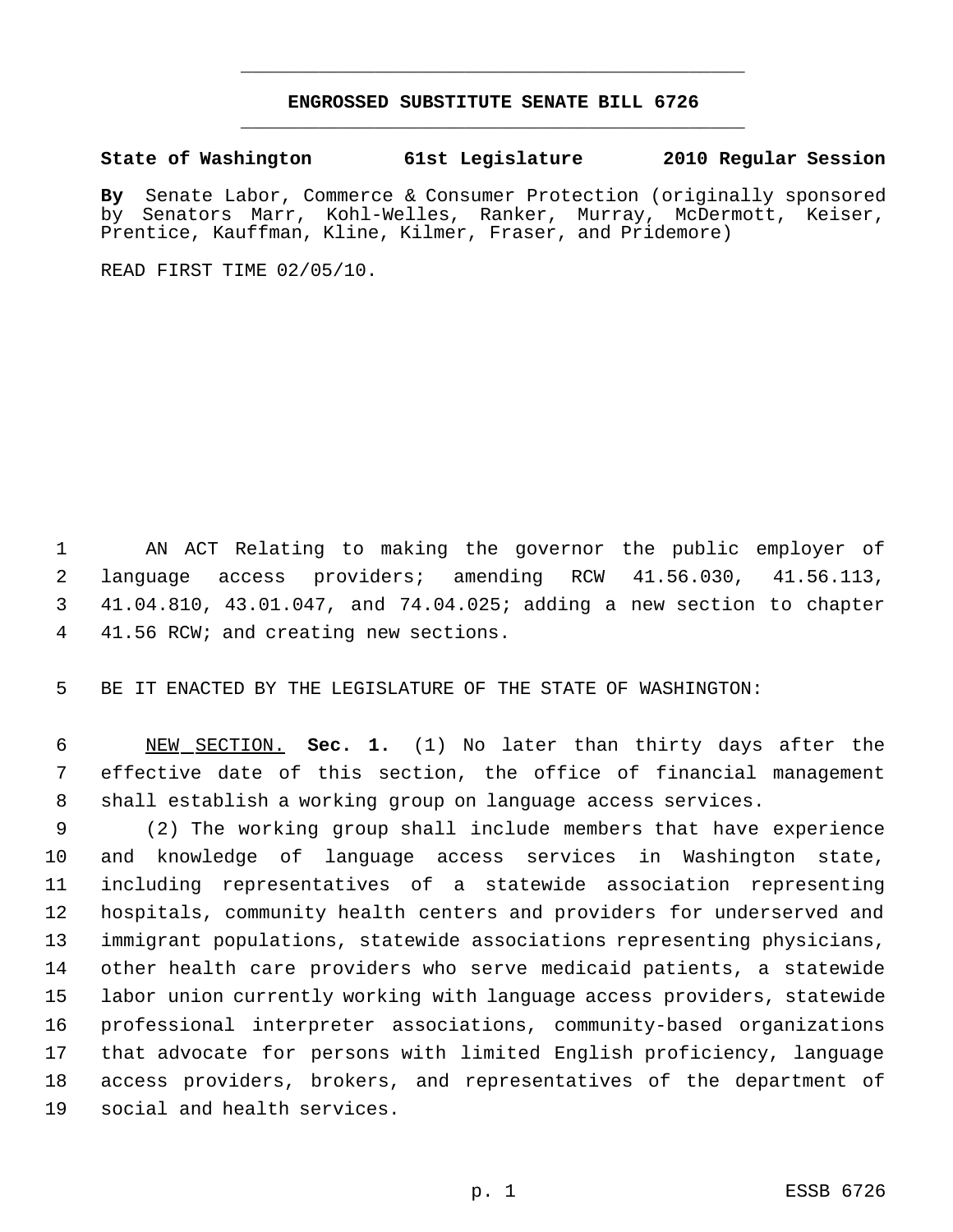(3) A representative of the office of financial management shall chair the working group, and the department shall provide staff to support the working group's activities.

 (4) The working group shall develop a plan to improve the efficiency and effectiveness of language access services. The plan shall describe the best possible means by which the following criteria are achieved: Administrative and overhead costs, including brokers and language access agencies, are reduced; timeliness and flexibility for medical providers is improved; the pool of qualified interpreters is 10 stabilized; and fraud and abuse are prevented.

 (5) The office of financial management shall report the findings of the working group to the legislature no later than September 30, 2010.

 NEW SECTION. **Sec. 2.** A new section is added to chapter 41.56 RCW to read as follows:

 (1) In addition to the entities listed in RCW 41.56.020, this chapter applies to the governor with respect to language access providers. Solely for the purposes of collective bargaining and as expressly limited under subsections (2) and (3) of this section, the governor is the public employer of language access providers who, solely for the purposes of collective bargaining, are public employees. The governor or the governor's designee shall represent the public employer for bargaining purposes.

 (2) There shall be collective bargaining, as defined in RCW 41.56.030, between the governor and language access providers, except as follows:

 (a) A statewide unit of all language access providers is the only unit appropriate for purposes of collective bargaining under RCW 41.56.060;

 (b) The exclusive bargaining representative of language access providers in the unit specified in (a) of this subsection shall be the representative chosen in an election conducted pursuant to RCW 41.56.070.

 Bargaining authorization cards furnished as the showing of interest in support of any representation petition or motion for intervention filed under this section are exempt from disclosure under chapter 42.56 RCW;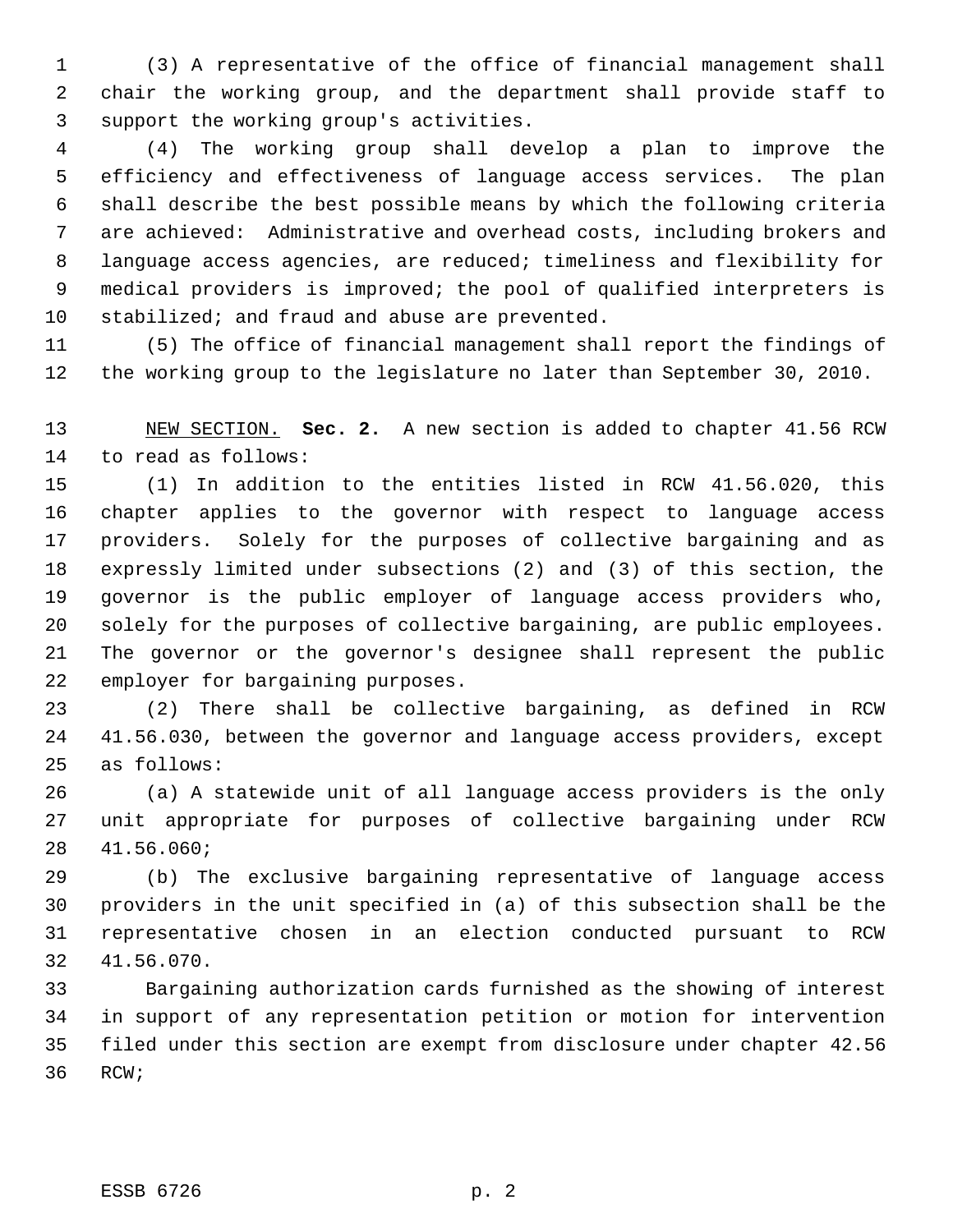(c) Notwithstanding the definition of "collective bargaining" in RCW 41.56.030(4), the scope of collective bargaining for language access providers under this section is limited solely to: (i) Economic compensation; (ii) rules and procedures regarding payments, work rules, and reimbursements; (iii) certification procedures, professional development, and training; (iv) labor-management committees; and (v) grievance procedures. Retirement benefits are not subject to collective bargaining. By such obligation neither party may be compelled to agree to a proposal or be required to make a concession 10 unless otherwise provided in this chapter;

 (d) In addition to the entities listed in the mediation and interest arbitration provisions of RCW 41.56.430 through 41.56.470 and 41.56.480, the provisions apply to the governor or the governor's designee and the exclusive bargaining representative of language access providers, except that:

 (i) In addition to the factors to be taken into consideration by an interest arbitration panel under RCW 41.56.465, the panel shall consider the financial ability of the state to pay for the compensation 19 and benefit provisions of a collective bargaining agreement;

 (ii) The decision of the arbitration panel is not binding on the legislature and, if the legislature does not approve the request for funds necessary to implement the compensation and benefit provisions of the arbitrated collective bargaining agreement, the decision is not binding on the state;

(e) Language access providers do not have the right to strike.

 (3) Language access providers who are public employees solely for the purposes of collective bargaining under subsection (1) of this section are not, for that reason, employees of the state for any other purpose. This section applies only to the governance of the collective bargaining relationship between the employer and language access providers as provided in subsections (1) and (2) of this section.

 (4) Each party with whom the department of social and health services contracts for language access services and each of their subcontractors shall provide to the department an accurate list of language access providers, as defined in RCW 41.56.030, including their names, addresses, and other contact information, annually by January 30th, except that initially the lists must be provided within thirty days of the effective date of this section. The department shall, upon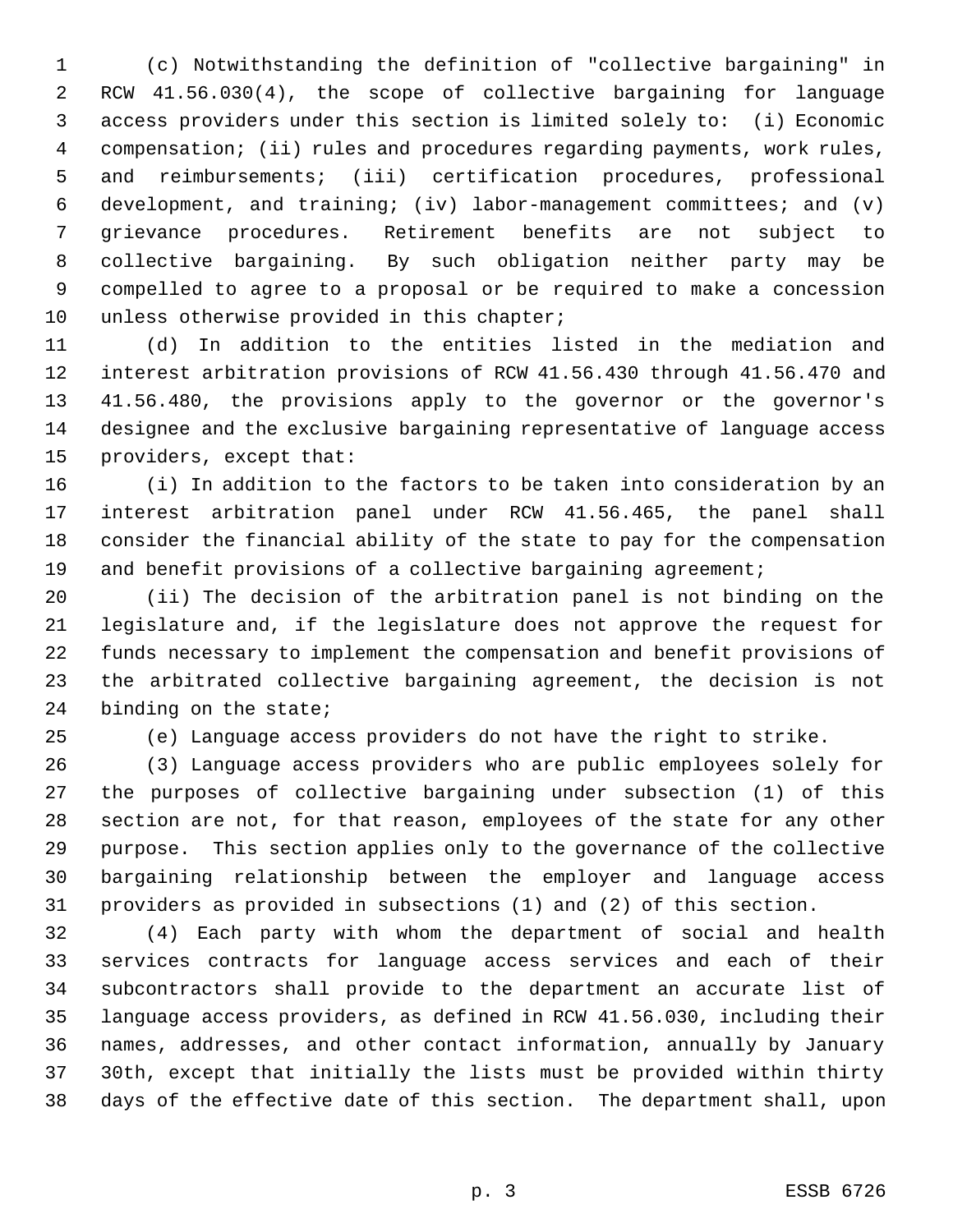request, provide a list of all language access providers, including their names, addresses, and other contact information, to a labor union seeking to represent language access providers.

(5) This section does not create or modify:

 (a) The department's obligation to comply with the federal statute and regulations; and

 (b) The legislature's right to make programmatic modifications to the delivery of state services under chapter 74.04 RCW. The governor may not enter into, extend, or renew any agreement under this chapter that does not expressly reserve the legislative rights described in this subsection.

 (6) Upon meeting the requirements of subsection (7) of this section, the governor must submit, as a part of the proposed biennial or supplemental operating budget submitted to the legislature under RCW 43.88.030, a request for funds necessary to implement the compensation and benefit provisions of a collective bargaining agreement entered into under this section or for legislation necessary to implement the agreement.

 (7) A request for funds necessary to implement the compensation and benefit provisions of a collective bargaining agreement entered into under this section may not be submitted by the governor to the legislature unless the request has been:

 (a) Submitted to the director of financial management by October 1st prior to the legislative session at which the requests are to be considered, except that, for initial negotiations under this section, the request may not be submitted before July 1, 2011; and

 (b) Certified by the director of financial management as financially feasible for the state or reflective of a binding decision of an arbitration panel reached under subsection (2)(d) of this section.

 (8) The legislature must approve or reject the submission of the request for funds as a whole. If the legislature rejects or fails to act on the submission, any collective bargaining agreement must be reopened for the sole purpose of renegotiating the funds necessary to implement the agreement.

 (9) If, after the compensation and benefit provisions of an agreement are approved by the legislature, a significant revenue shortfall occurs resulting in reduced appropriations, as declared by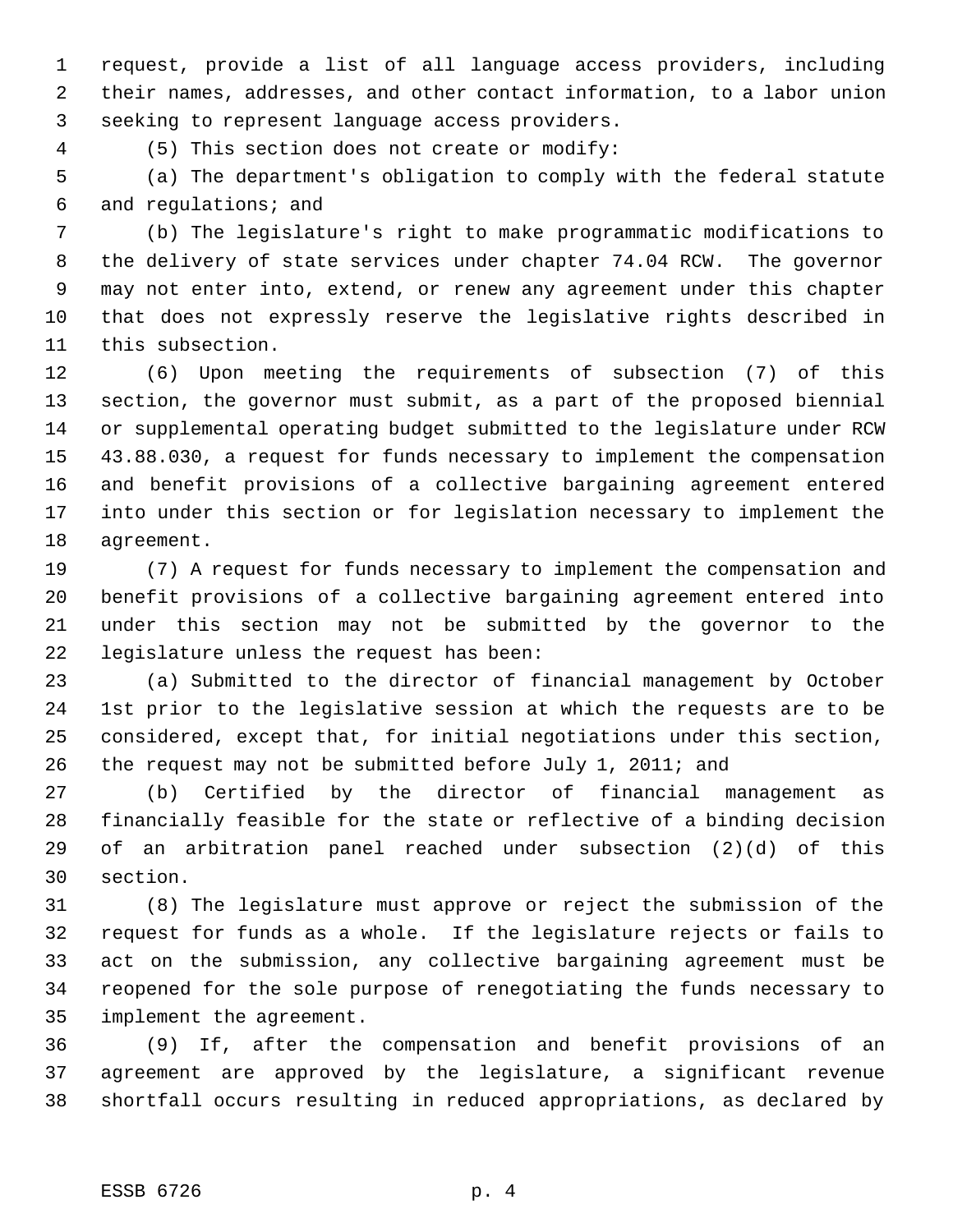proclamation of the governor or by resolution of the legislature, both parties shall immediately enter into collective bargaining for a mutually agreed upon modification of the agreement.

 (10) After the expiration date of any collective bargaining agreement entered into under this section, all of the terms and conditions specified in the agreement remain in effect until the effective date of a subsequent agreement, not to exceed one year from the expiration date stated in the agreement.

 (11) In enacting this section, the legislature intends to provide state action immunity under federal and state antitrust laws for the joint activities of language access providers and their exclusive bargaining representative to the extent the activities are authorized by this chapter.

 **Sec. 3.** RCW 41.56.030 and 2007 c 184 s 2 are each amended to read as follows:

As used in this chapter:

 (1) "Public employer" means any officer, board, commission, council, or other person or body acting on behalf of any public body governed by this chapter, or any subdivision of such public body. For the purposes of this section, the public employer of district court or superior court employees for wage-related matters is the respective county legislative authority, or person or body acting on behalf of the legislative authority, and the public employer for nonwage-related matters is the judge or judge's designee of the respective district court or superior court.

 (2) "Public employee" means any employee of a public employer except any person (a) elected by popular vote, or (b) appointed to office pursuant to statute, ordinance or resolution for a specified term of office as a member of a multimember board, commission, or committee, whether appointed by the executive head or body of the public employer, or (c) whose duties as deputy, administrative assistant or secretary necessarily imply a confidential relationship to (i) the executive head or body of the applicable bargaining unit, or (ii) any person elected by popular vote, or (iii) any person appointed to office pursuant to statute, ordinance or resolution for a specified term of office as a member of a multimember board, commission, or committee, whether appointed by the executive head or body of the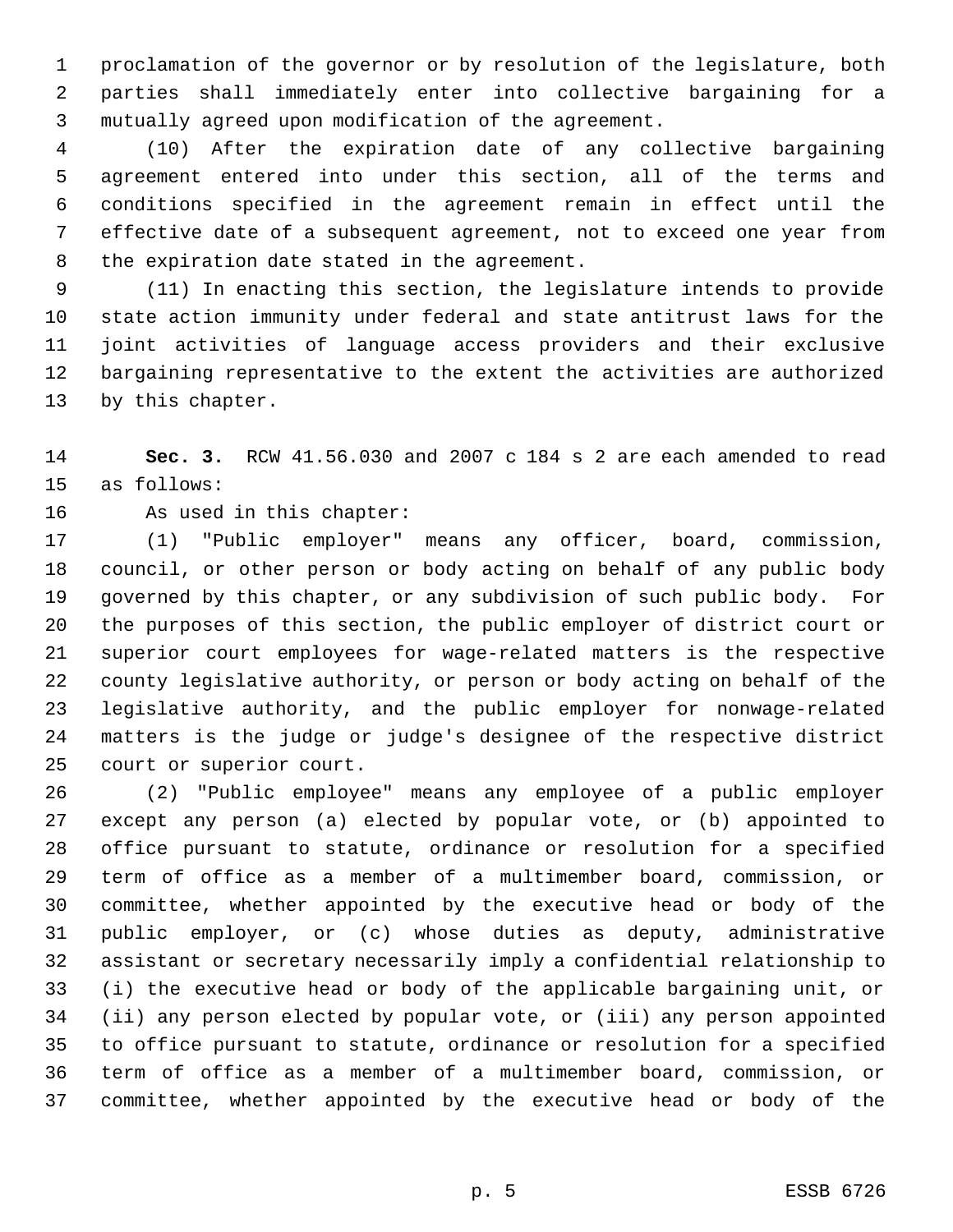public employer, or (d) who is a court commissioner or a court magistrate of superior court, district court, or a department of a district court organized under chapter 3.46 RCW, or (e) who is a personal assistant to a district court judge, superior court judge, or court commissioner. For the purpose of (e) of this subsection, no more than one assistant for each judge or commissioner may be excluded from a bargaining unit.

 (3) "Bargaining representative" means any lawful organization which has as one of its primary purposes the representation of employees in their employment relations with employers.

 (4) "Collective bargaining" means the performance of the mutual obligations of the public employer and the exclusive bargaining representative to meet at reasonable times, to confer and negotiate in good faith, and to execute a written agreement with respect to grievance procedures and collective negotiations on personnel matters, including wages, hours and working conditions, which may be peculiar to an appropriate bargaining unit of such public employer, except that by such obligation neither party shall be compelled to agree to a proposal or be required to make a concession unless otherwise provided in this chapter.

(5) "Commission" means the public employment relations commission.

 (6) "Executive director" means the executive director of the commission.

 (7) "Uniformed personnel" means: (a) Law enforcement officers as defined in RCW 41.26.030 employed by the governing body of any city or town with a population of two thousand five hundred or more and law enforcement officers employed by the governing body of any county with a population of ten thousand or more; (b) correctional employees who are uniformed and nonuniformed, commissioned and noncommissioned security personnel employed in a jail as defined in RCW 31 70.48.020( $(\frac{5}{1})$ )  $(9)$ , by a county with a population of seventy thousand or more, and who are trained for and charged with the responsibility of controlling and maintaining custody of inmates in the jail and safeguarding inmates from other inmates; (c) general authority Washington peace officers as defined in RCW 10.93.020 employed by a port district in a county with a population of one million or more; (d) security forces established under RCW 43.52.520; (e) firefighters as that term is defined in RCW 41.26.030; (f) employees of a port district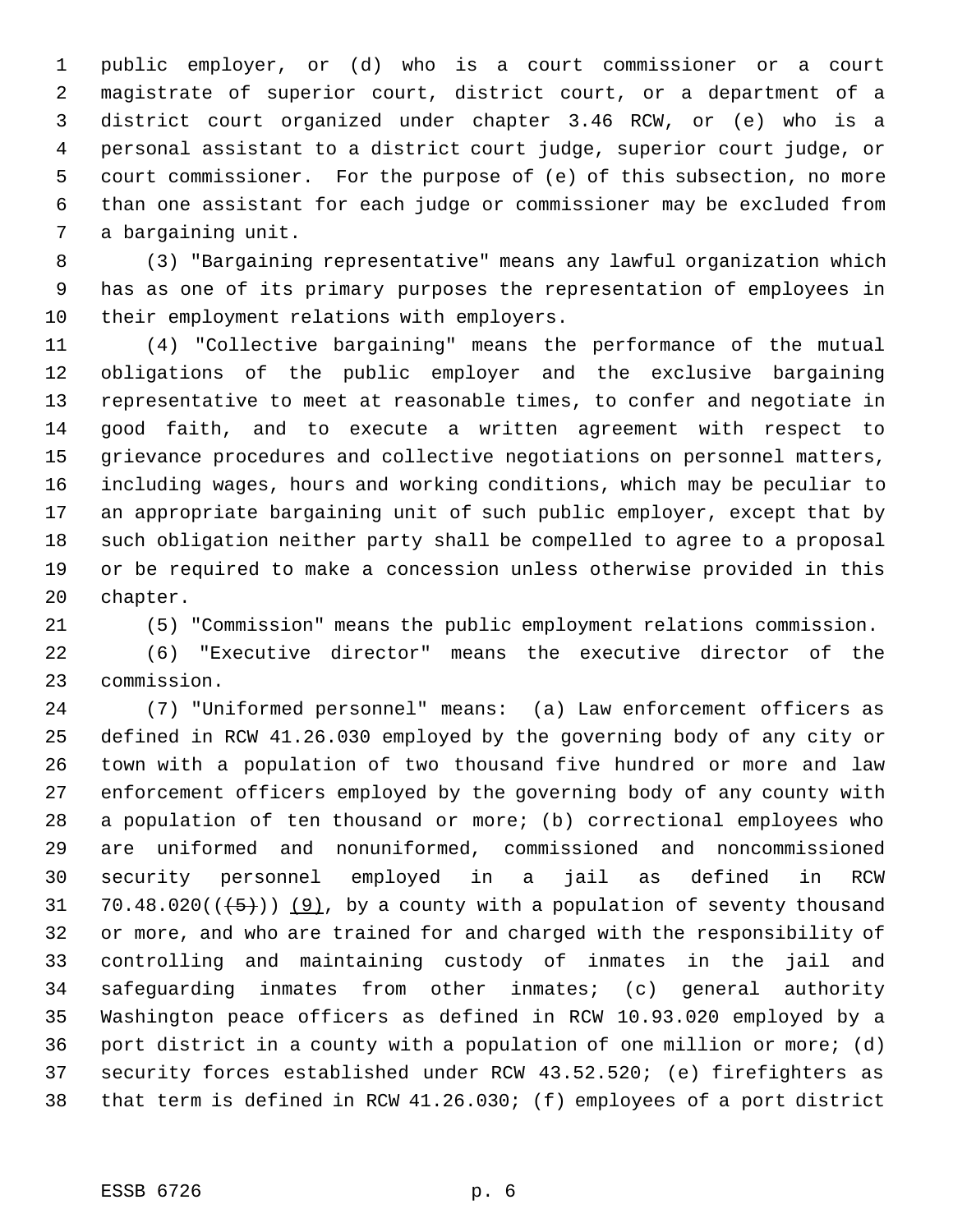in a county with a population of one million or more whose duties include crash fire rescue or other firefighting duties; (g) employees of fire departments of public employers who dispatch exclusively either fire or emergency medical services, or both; or (h) employees in the several classes of advanced life support technicians, as defined in RCW 18.71.200, who are employed by a public employer.

 (8) "Institution of higher education" means the University of Washington, Washington State University, Central Washington University, Eastern Washington University, Western Washington University, The Evergreen State College, and the various state community colleges.

 (9) "Home care quality authority" means the authority under chapter 74.39A RCW.

 (10) "Individual provider" means an individual provider as defined in RCW 74.39A.240(4) who, solely for the purposes of collective bargaining, is a public employee as provided in RCW 74.39A.270.

 (11) "Child care subsidy" means a payment from the state through a child care subsidy program established pursuant to RCW 74.12.340 or 74.08A.340, 45 C.F.R. Sec. 98.1 through 98.17, or any successor program.

 (12) "Family child care provider" means a person who: (a) Provides regularly scheduled care for a child or children in the home of the provider or in the home of the child or children for periods of less than twenty-four hours or, if necessary due to the nature of the parent's work, for periods equal to or greater than twenty-four hours; (b) receives child care subsidies; and (c) is either licensed by the state under RCW 74.15.030 or is exempt from licensing under chapter 74.15 RCW.

 (13) "Adult family home provider" means a provider as defined in RCW 70.128.010 who receives payments from the medicaid and state-funded long-term care programs.

 (14)(a) "Language access provider" means any independent contractor who provides spoken language interpreter services for department of 33 social and health services appointments or medicaid enrollee appointments, or provided these services on or after January 1, 2009, 35 and before the effective date of this section, whether paid by a broker, foreign language agency, or the department.

 (b) "Language access provider" does not mean an owner, manager, or employee of a broker or a language access agency.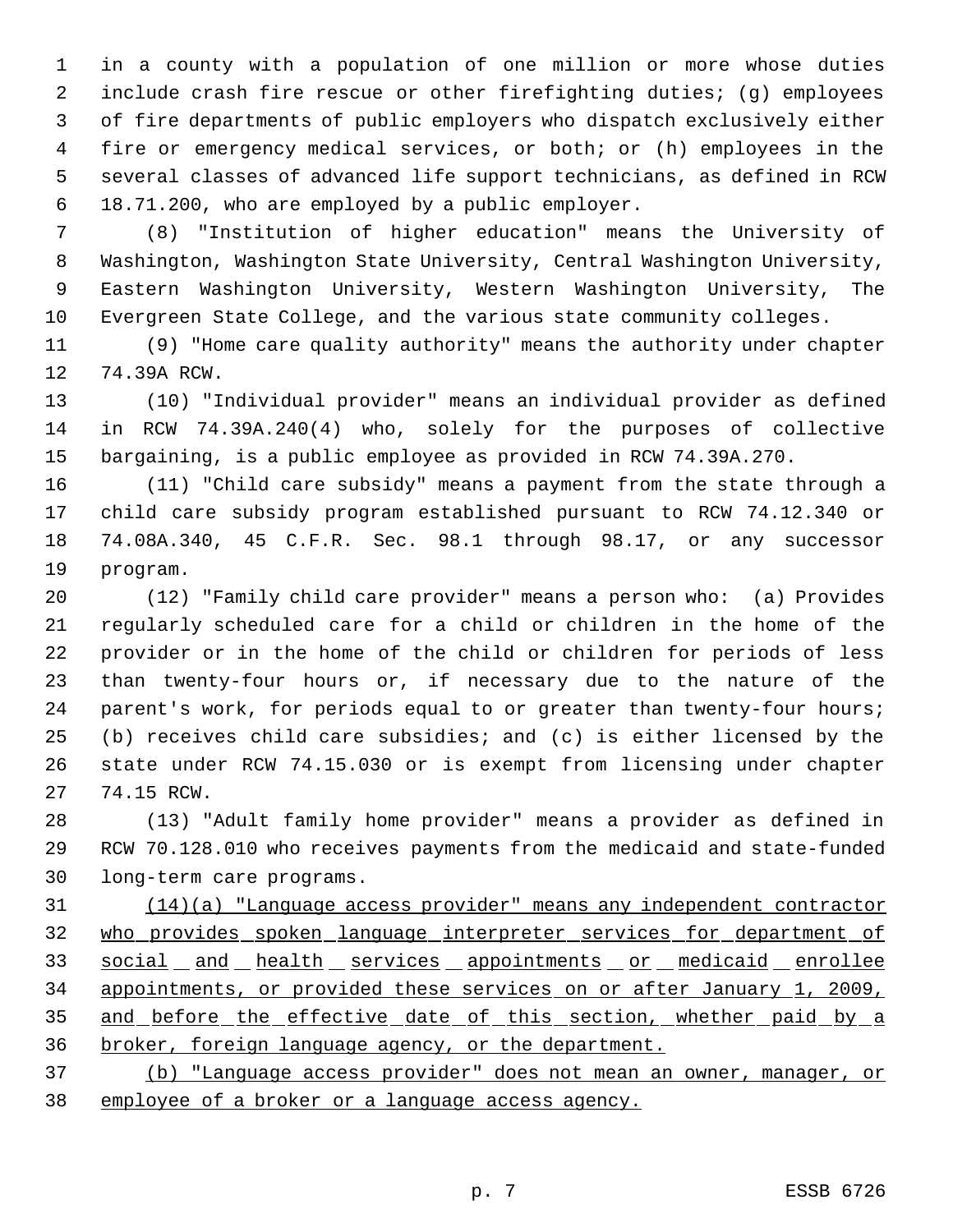**Sec. 4.** RCW 41.56.113 and 2007 c 184 s 3 are each amended to read as follows:

 (1) Upon the written authorization of an individual provider, a 4 family child care provider, ((or)) an adult family home provider, or a language access provider within the bargaining unit and after the certification or recognition of the bargaining unit's exclusive bargaining representative, the state as payor, but not as the employer, shall, subject to subsection (3) of this section, deduct from the payments to an individual provider, a family child care provider,  $((\theta \cdot \hat{r}))$  an adult family home provider, or a language access provider the monthly amount of dues as certified by the secretary of the exclusive bargaining representative and shall transmit the same to the treasurer of the exclusive bargaining representative.

 (2) If the governor and the exclusive bargaining representative of a bargaining unit of individual providers, family child care providers, 16 ((or)) adult family home providers, or language access providers enter into a collective bargaining agreement that:

 (a) Includes a union security provision authorized in RCW 41.56.122, the state as payor, but not as the employer, shall, subject to subsection (3) of this section, enforce the agreement by deducting from the payments to bargaining unit members the dues required for membership in the exclusive bargaining representative, or, for nonmembers thereof, a fee equivalent to the dues; or

 (b) Includes requirements for deductions of payments other than the deduction under (a) of this subsection, the state, as payor, but not as the employer, shall, subject to subsection (3) of this section, make such deductions upon written authorization of the individual provider, 28 family child care provider,  $((\theta \hat{r}))$  adult family home provider<sub>1\_0</sub>r language access provider.

 (3)(a) The initial additional costs to the state in making deductions from the payments to individual providers, family child care 32 providers, ((and)) adult family home providers, and language access 33 providers under this section shall be negotiated, agreed upon in advance, and reimbursed to the state by the exclusive bargaining representative.

 (b) The allocation of ongoing additional costs to the state in making deductions from the payments to individual providers, family 38 child care providers,  $((\theta \cdot \hat{r}))$  adult family home providers, or language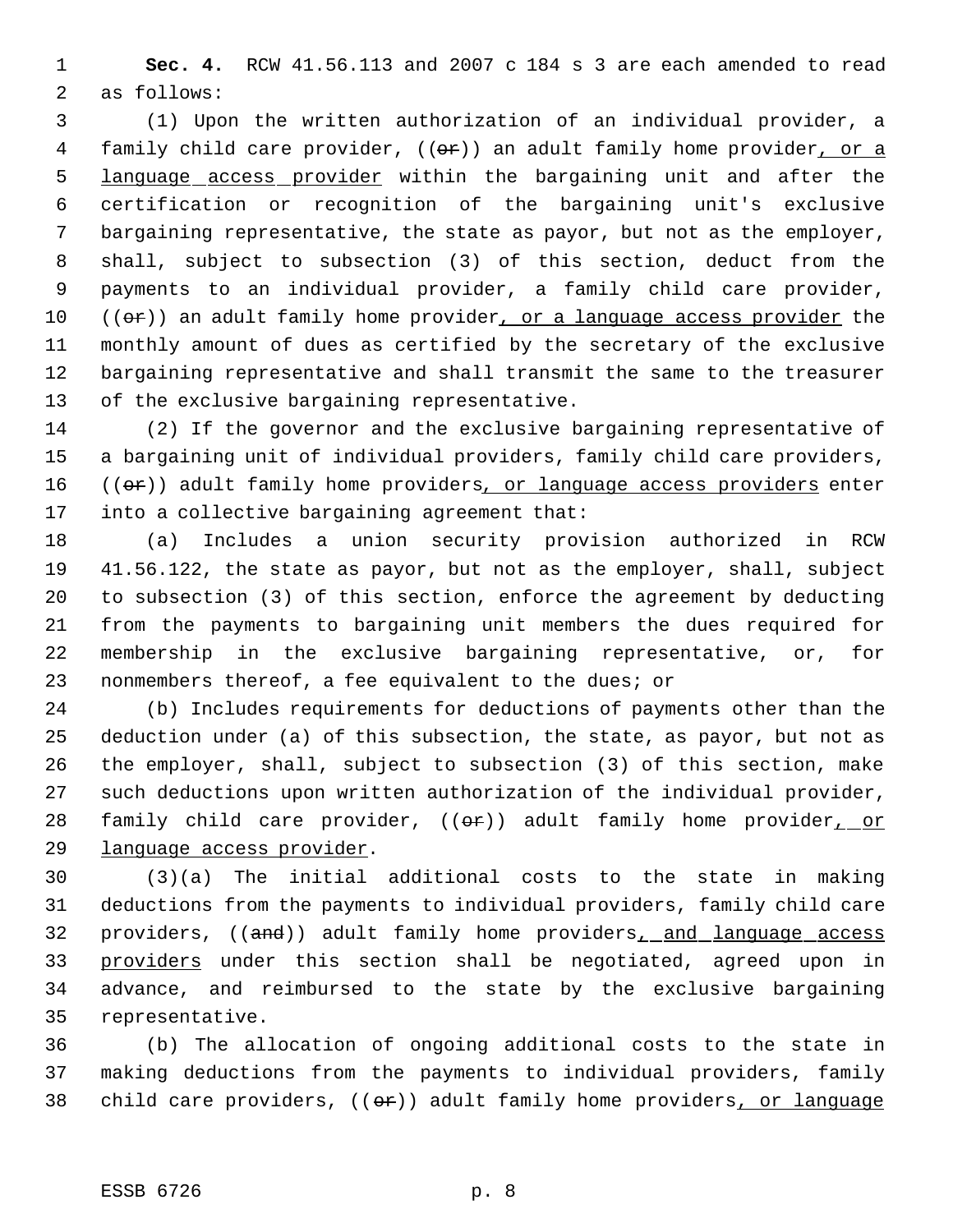1 access providers under this section shall be an appropriate subject of collective bargaining between the exclusive bargaining representative and the governor unless prohibited by another statute. If no collective bargaining agreement containing a provision allocating the ongoing additional cost is entered into between the exclusive bargaining representative and the governor, or if the legislature does not approve funding for the collective bargaining agreement as provided in RCW 74.39A.300, 41.56.028, or 41.56.029, as applicable, the ongoing additional costs to the state in making deductions from the payments to 10 individual providers, family child care providers,  $((\theta \hat{r}))$  adult family 11 home providers, or language access providers under this section shall be negotiated, agreed upon in advance, and reimbursed to the state by the exclusive bargaining representative.

 (4) The governor and the exclusive bargaining representative of a bargaining unit of family child care providers may not enter into a collective bargaining agreement that contains a union security provision unless the agreement contains a process, to be administered by the exclusive bargaining representative of a bargaining unit of family child care providers, for hardship dispensation for license- exempt family child care providers who are also temporary assistance for needy families recipients or WorkFirst participants.

 **Sec. 5.** RCW 41.04.810 and 2007 c 184 s 4 are each amended to read as follows:

 Individual providers, as defined in RCW 74.39A.240, and family 25 child care providers, ((as defined in RCW 41.56.030, and)) adult family home providers, and language access providers, all as defined in RCW 41.56.030, are not employees of the state or any of its political subdivisions and are specifically and entirely excluded from all provisions of this title, except as provided in RCW 74.39A.270, 41.56.028, and 41.56.029.

 **Sec. 6.** RCW 43.01.047 and 2007 c 184 s 5 are each amended to read as follows:

 RCW 43.01.040 through 43.01.044 do not apply to individual providers under RCW 74.39A.220 through 74.39A.300, family child care providers under RCW 41.56.028, or adult family home providers under RCW 41.56.029, or language access providers under section 2 of this act.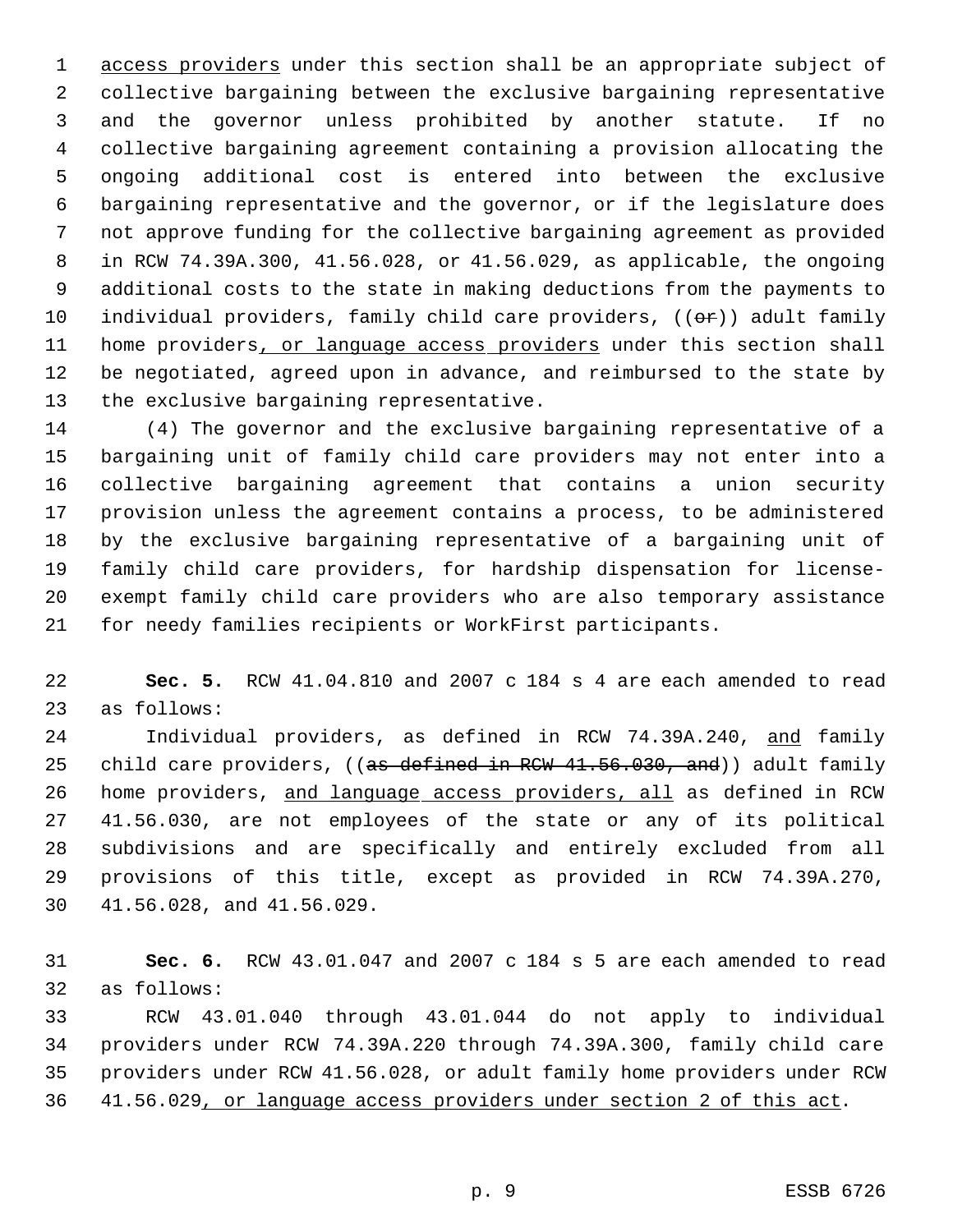**Sec. 7.** RCW 74.04.025 and 1998 c 245 s 143 are each amended to read as follows:

 (1) The department and the office of administrative hearings shall ensure that bilingual services are provided to non-English speaking applicants and recipients. The services shall be provided to the extent necessary to assure that non-English speaking persons are not denied, or unable to obtain or maintain, services or benefits because of their inability to speak English.

 (2) If the number of non-English speaking applicants or recipients sharing the same language served by any community service office client contact job classification equals or exceeds fifty percent of the average caseload of a full-time position in such classification, the department shall, through attrition, employ bilingual personnel to serve such applicants or recipients.

 (3) Regardless of the applicant or recipient caseload of any community service office, each community service office shall ensure that bilingual services required to supplement the community service 18 office staff are provided through contracts with ((interpreters, local 19 agencies, or other community resources) ) language access providers.

 (4) The department shall certify, authorize, and qualify language access providers in a manner consistent with any collective bargaining agreement entered into pursuant to section 2 of this act as needed to 23 maintain a pool of certified, authorized, and qualified providers.

 (5) Initial client contact materials shall inform clients in all primary languages of the availability of interpretation services for non-English speaking persons. Basic informational pamphlets shall be translated into all primary languages.

 $((+5))$  (6) To the extent all written communications directed to applicants or recipients are not in the primary language of the applicant or recipient, the department and the office of administrative hearings shall include with the written communication a notice in all primary languages of applicants or recipients describing the significance of the communication and specifically how the applicants or recipients may receive assistance in understanding, and responding to if necessary, the written communication. The department shall assure that sufficient resources are available to assist applicants and recipients in a timely fashion with understanding, responding to, and complying with the requirements of all such written communications.